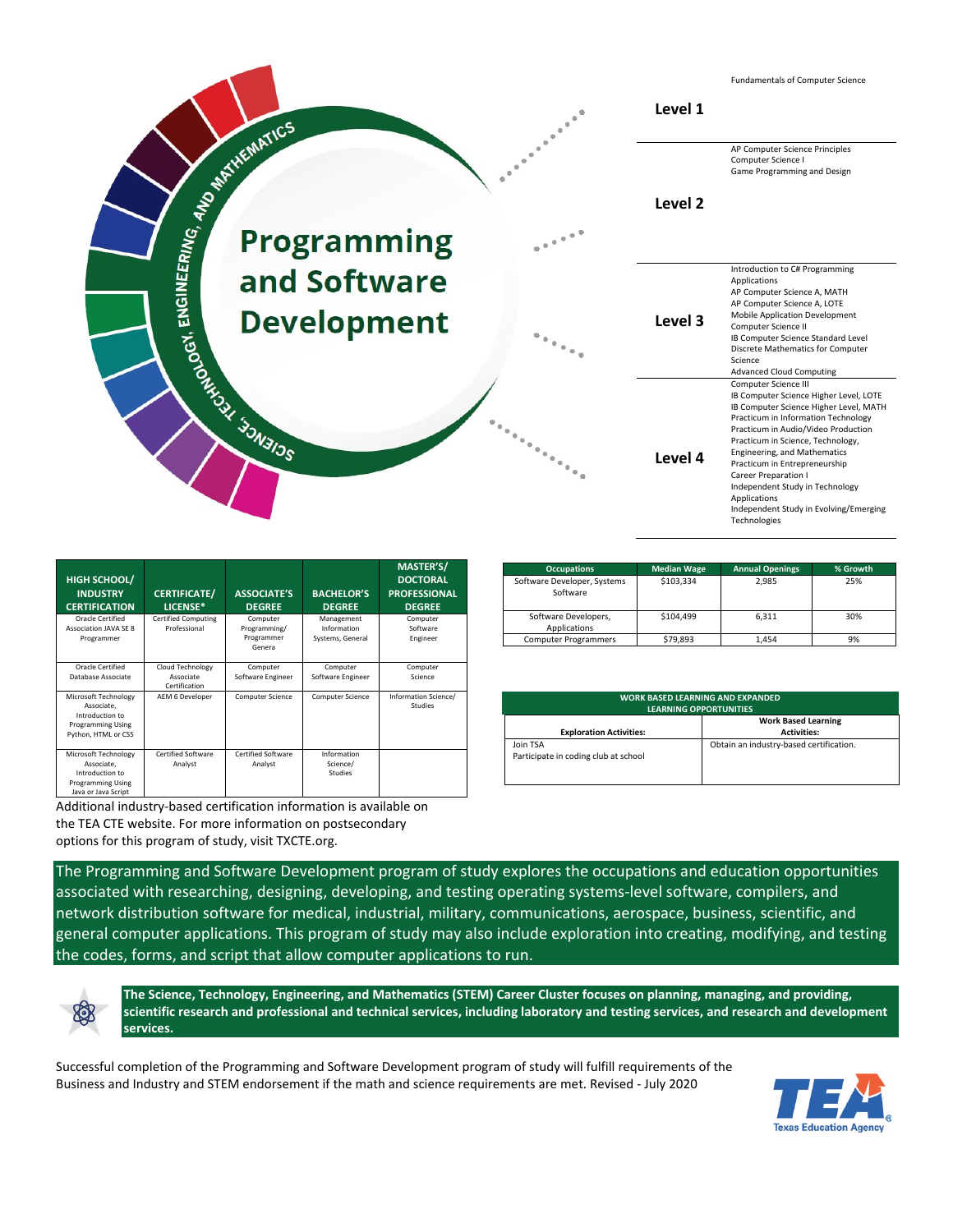## **COURSE INFORMATION**

| <b>COURSE</b><br><b>NAME</b>                                    | <b>SERVICE ID</b>                                                                        | <b>PREREQUISITES (PREQ)</b><br><b>COREQUISITES (CREQ)</b>                      | <b>Grade</b> |
|-----------------------------------------------------------------|------------------------------------------------------------------------------------------|--------------------------------------------------------------------------------|--------------|
| <b>Fundamentals of Computer</b><br>Science                      | 03580140 (1 credit)                                                                      | None                                                                           | $9 - 12$     |
| AP Computer Science<br>Principles                               | A3580300 (1 credit)                                                                      | None                                                                           | $9 - 12$     |
| Computer Science I                                              | 03580200 (1 credit)                                                                      | PREQ: Algebra I                                                                | $9 - 12$     |
| Game Programming and<br>Design                                  | 03580380 (1 credit)                                                                      | PREQ: Algebra I                                                                | $9 - 12$     |
| Introduction to C#<br><b>Programming Applications</b>           | N1302812 (1 credit)                                                                      | None                                                                           | $11 - 12$    |
| AP Computer Science A,<br>MATH, LOTE                            | A3580110 (MATH)<br>$(1 \text{ credit})$<br>A3580120 (LOTE) (1 credit)                    | None                                                                           | $9 - 12$     |
| <b>Mobile Application</b><br>Development                        | 03580390 (1 credit)                                                                      | PREQ: Algebra I                                                                | $11 - 12$    |
| Computer Science II                                             | 03580300 (1 credit)                                                                      | PREQ: Algebra I, Computer<br>Science I, or Fundamentals<br>of Computer Science | $11 - 12$    |
| <b>Advanced Cloud</b><br>Computing                              | N1302813 (1 credit)                                                                      | None                                                                           | $10-12$      |
| <b>IB Computer Science</b><br><b>Standard Level</b>             | I3580200 (2 credits)                                                                     | None                                                                           | $9 - 12$     |
| <b>Discrete Mathematics for</b><br><b>Computer Science</b>      | 03580370 (1 credit)                                                                      | PREQ: Algebra                                                                  | $11 - 12$    |
| <b>Computer Science III</b>                                     | 03580350 (1 credit)                                                                      | PREQ: Computer Science II,<br>AP Computer Science A                            | 12           |
| <b>IB Computer Science</b><br><b>Higher Level</b><br>MATH, LOTE | I3580310 (MATH) (1 credit)<br>I3580320(LOTE) (1 credit)                                  | None                                                                           | $9 - 12$     |
| Practicum in Information<br>Technology                          | 13028000 (2 credit)<br>13028005 (3 credit)<br>13028010 (2 credit)<br>13028015 (3 credit) | PREQ: Two high school<br>information technology<br>courses                     | 12           |
| Practicum in Audio/Video<br>Production                          | 13008700 (2 credit)<br>13008705 (3 credit)<br>13008710 (2 credit)<br>13008715 (3 credit) | PREQ: Audio/Video<br><b>Production II Lab</b>                                  | $11 - 12$    |